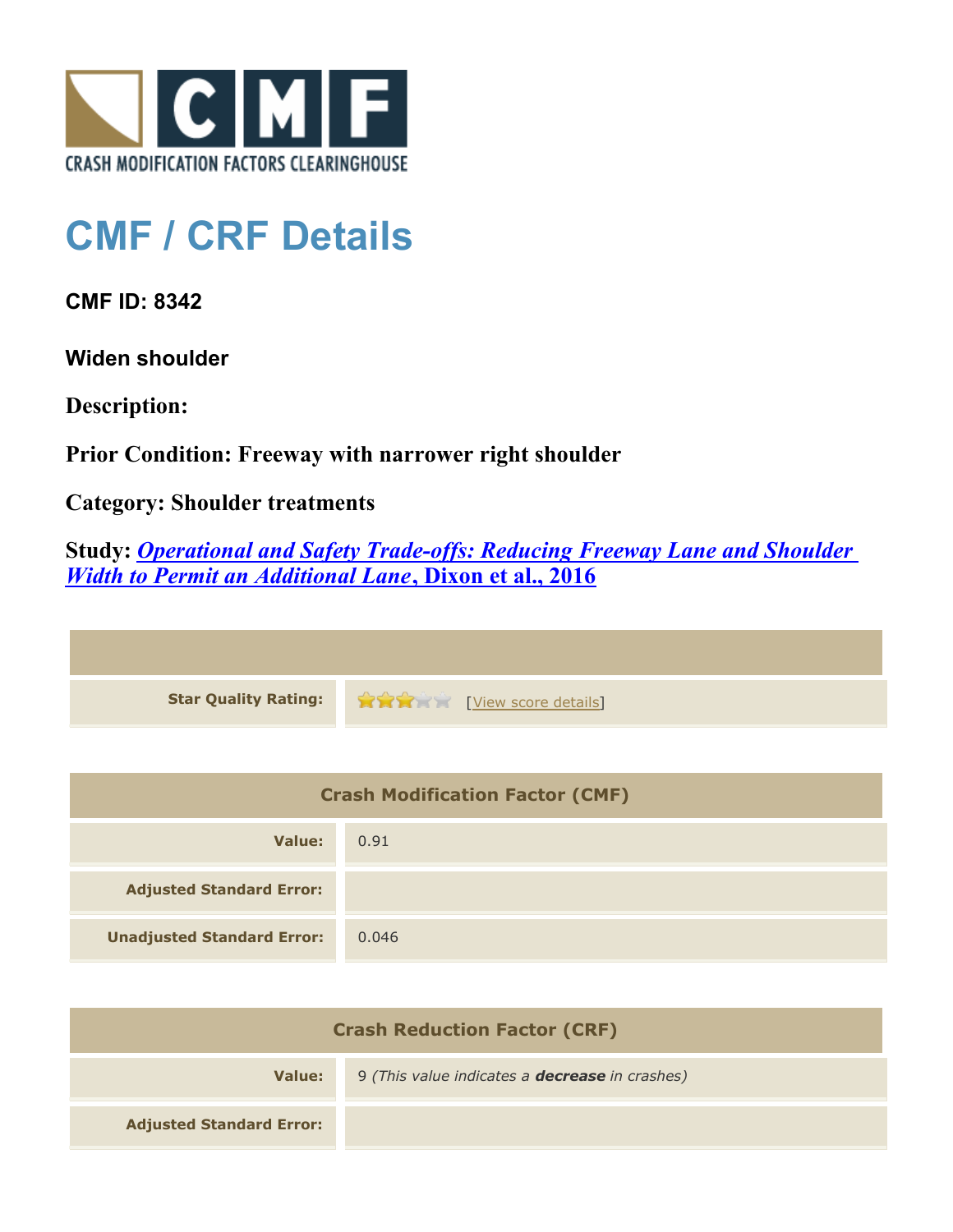| <b>Applicability</b>       |                                                   |
|----------------------------|---------------------------------------------------|
| <b>Crash Type:</b>         | All                                               |
| <b>Crash Severity:</b>     | All                                               |
| <b>Roadway Types:</b>      | Principal Arterial Other Freeways and Expressways |
| <b>Number of Lanes:</b>    | $2 - 5$                                           |
| <b>Road Division Type:</b> | Divided by Median                                 |
| <b>Speed Limit:</b>        | >50                                               |
| <b>Area Type:</b>          | Urban                                             |
| <b>Traffic Volume:</b>     | 200 to 281450 Annual Average Daily Traffic (AADT) |
| <b>Time of Day:</b>        | All                                               |

## *If countermeasure is intersection-based*

| <b>Intersection Type:</b>         |  |
|-----------------------------------|--|
| <b>Intersection Geometry:</b>     |  |
| <b>Traffic Control:</b>           |  |
| <b>Major Road Traffic Volume:</b> |  |
| <b>Minor Road Traffic Volume:</b> |  |

| <b>Development Details</b>      |                              |
|---------------------------------|------------------------------|
| <b>Date Range of Data Used:</b> | 2010 to 2013                 |
| <b>Municipality:</b>            | Dallas, Houston, San Antonio |
| State:                          | <b>TX</b>                    |